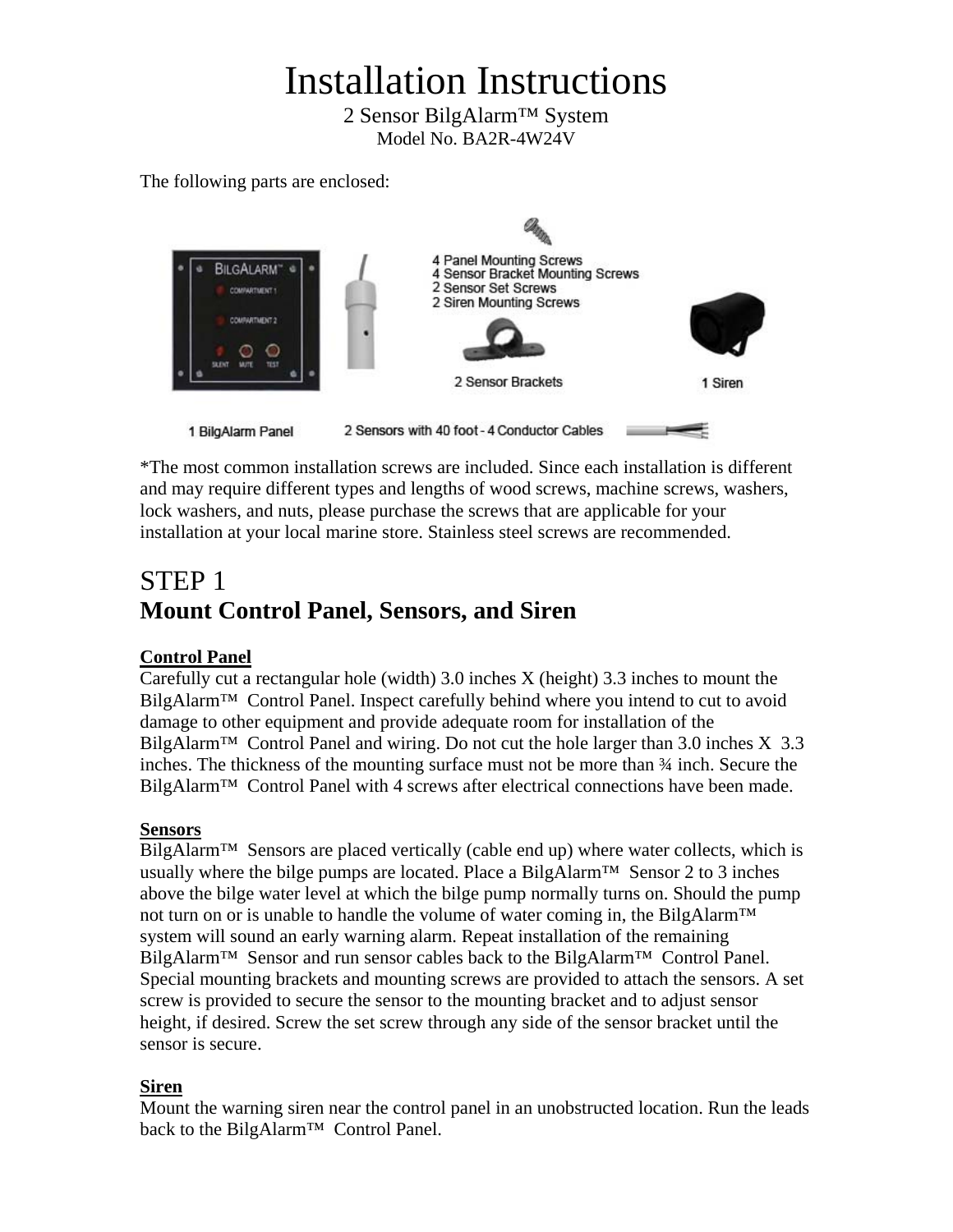### STEP 2 **Wire Sensors, Siren to the Control Panel**  *Model BA2R-4W24V*



### **Sensors**

Attach the four leads of each sensor to the appropriate sensor terminal strip. The terminals are marked for each sensor. See wiring diagram to the left. Be sure to put the proper color wire in the proper terminal strip hole. Tighten securely, but do not over tighten.

### **Siren**

Attach the two leads of the siren to the control panel paying attention to polarity. See wiring diagram to the left . Be sure to connect the red and black wires correctly. Tighten securely, but do not over tighten.

Note: Additional sirens and an optional strobe light can also be added as long as the total load does not exceed the BilgAlarm™ two ampere **(2 AMP)** rated output.

### **Strobe Light (Optional)**

Attach the two leads of the strobe light to the control panel paying attention to polarity. Connect the negative lead (black) to R6 and the positive lead (red) to R4 on the Remote Control Panel terminal strip. Use a 24VDC strobe light.

Note: The strobe light will continue to flash even when the system is muted as long as there is an alarm condition present in the bilge. If you would prefer the strobe light to stop flashing when the system is muted connect the strobe light to the siren output instead.

### **Remote Control Panel (Optional)**

Your system comes pre-wired for an optional BilgAlarm™ Remote Control Panel. This full featured remote control panel is typically installed in the master stateroom or captain's quarters and has its own audible device, usually a beeper or second siren.